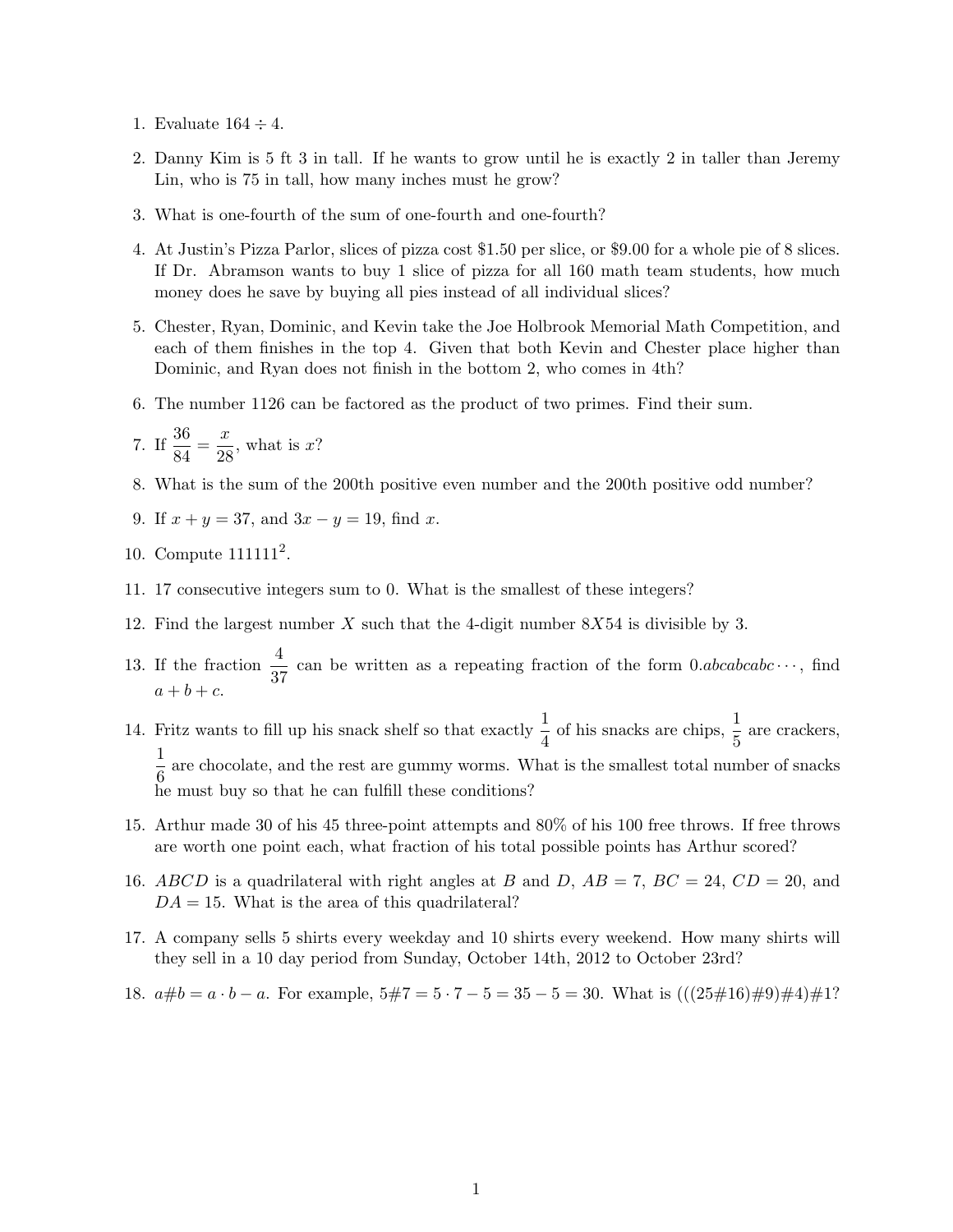For problems 19 through 22, fill in the following crossword puzzle, putting a single digit in each box.



- 19. (1 across) A perfect cube
- 20. (1 down) A perfect square
- 21. (2 down) A multiple of 8
- 22. (3 across) A multiple of 13
- 23. Find the integer x that satisfies  $x^3 + 3x^2 + 3x = 124$ .
- 24. Arjun decides to make a sequence of numbers going:  $1, 2, 1, 2, 2, 1, 2, 2, 2, \ldots$  If the pattern continues this way, then find the sum of the first 63 numbers in the sequence.
- 25. Ash Ketchum takes care of two types of Pokmon: Doduos, which have 2 heads and 2 legs, and Dodrios, which have 3 heads and 2 legs. One day, Ash counts 291 heads and 222 feet on all of his Pokmon. How many Doduos does he have?
- 26. Andrew Cho needs to choose two new people for his band, the Chonas Brothers. He needs to choose these people from a group of 4 girls and 5 boys, where at least one person chosen is a boy. How many different pairs of people can he choose?
- 27. If the infinite geometric sum  $\frac{1}{a} + \frac{1}{a^2}$  $\frac{1}{a^2} + \frac{1}{a^3}$  $\frac{1}{a^3} + \cdots$  equals  $\frac{4}{5}$ , then what is the value of  $\frac{1}{a^2} + \frac{1}{a^4}$  $\frac{1}{a^4}$  + 1  $\frac{1}{a^6} + \cdots$  ?
- 28. What are the last three digits of  $5^{2012!}$ ?
- 29. Dennis drives from his house to school and back. On the way there, he drives half the time at 40mph and the other half the *time* at 60mph. On the way back, he drives half the *distance* at 40mph and the other half of the *distance* at 60mph. What is his average speed for the entire trip?
- 30. How many real roots does the polynomial  $x^{72} + x^{24} + x^4 + x^2 + 1$  have?
- 31. A happy pair of numbers is pair of two numbers such that each digit in one number is greater by exactly 1 than each corresponding digit in the second number. For example, 1283 and 2394 are a happy pair. The sum of two numbers in a certain happy pair is 5823. What is the larger number?
- 32. If  $a + b = 5$  and  $ab = 7$ , what is the value of  $a^4 + b^4$ ?
- 33. What is the maximum number of intersections between 10 lines and 2 circles?
- 34. What is the smallest number with exactly 12 positive integer divisors (including 1 and itself)?